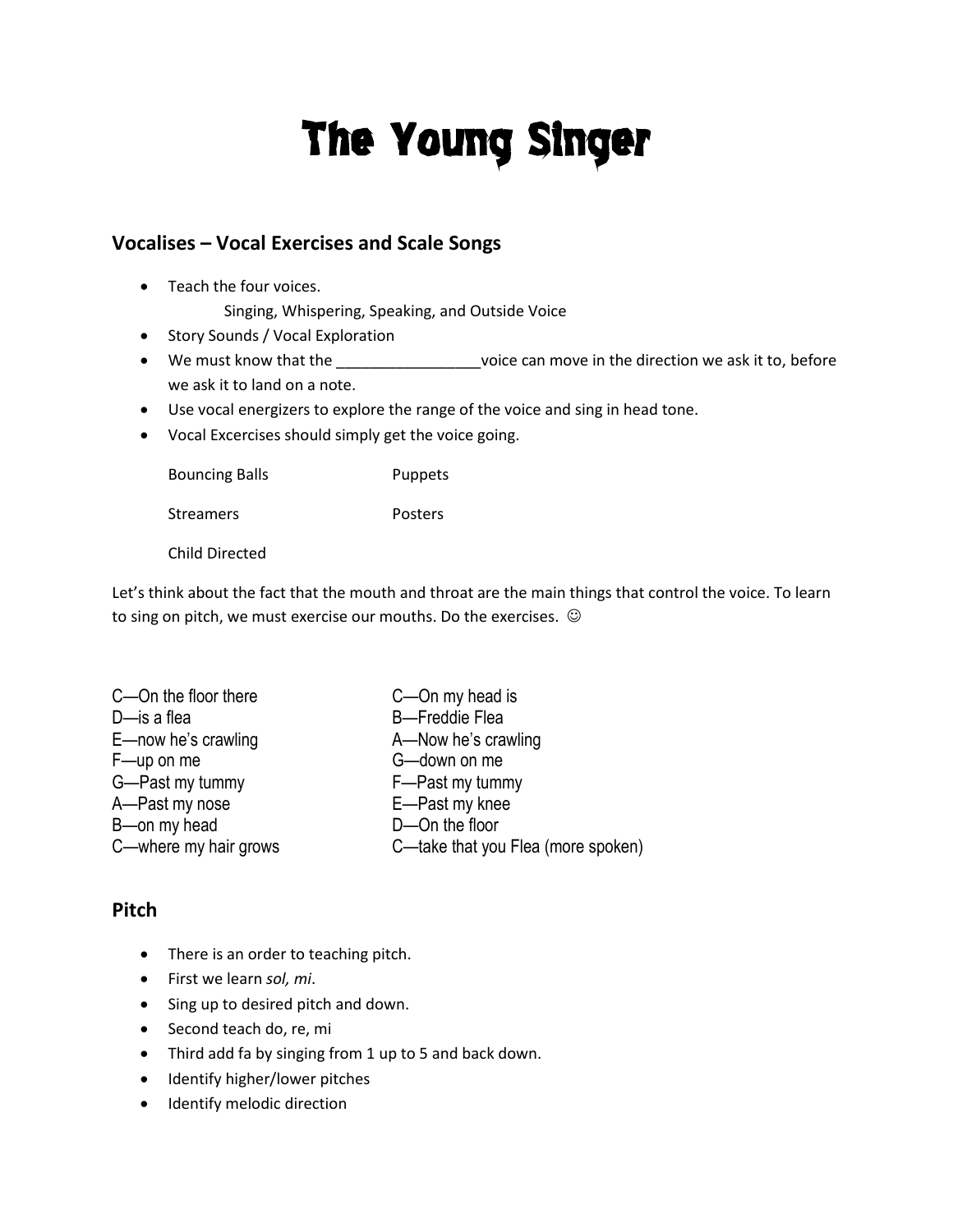- Use movement to represent melodic direction not just the body scale. i.e. streamers
- Match simple intervals and patterns alone and with others.
- Distinguish same/different short melody phrases
- Recognize melodic movement as same, step, or skip
- Sing short solo phrases of call/response songs or a stanza as class sings refrain.
- Learn to use good sitting and standing singing posture.
- Begin and end words together.

### **Steady Beat**

• Is the foundation. It is a precursor to instrument playing as well as matching pitch.

*Steady Beat – The author Helen Kemp writes a lot about the voice.*

*She says the \_\_\_\_\_\_\_\_\_\_\_ for pitch is steady beat.*

- Every rehearsal should have a steady beat activity.
- Helps brain development; teaches coordination.
- Helps children learn focus and listen.
- Where's the beat? (How do you find steady beat when they have no beat all? Oh gloom, no beats and agony on me!)

#### **Brain Mapping**

- Represent the pitch visually.
- Add body scale.
- Assign a color to pitches.
- Add color to instruments.

### **Part Singing**

I wanted to take a second here to explain that everything we write or do in the preschool curriculum has a reason.

All of the following exercises are precursors to part-singing or acquiring the skill as a step to part singing. Obviously not all of these will work with all preschoolers.

- Move and sing simultaneously.
- Sing/play repeated patterns as others sing a song. (Ostinati)